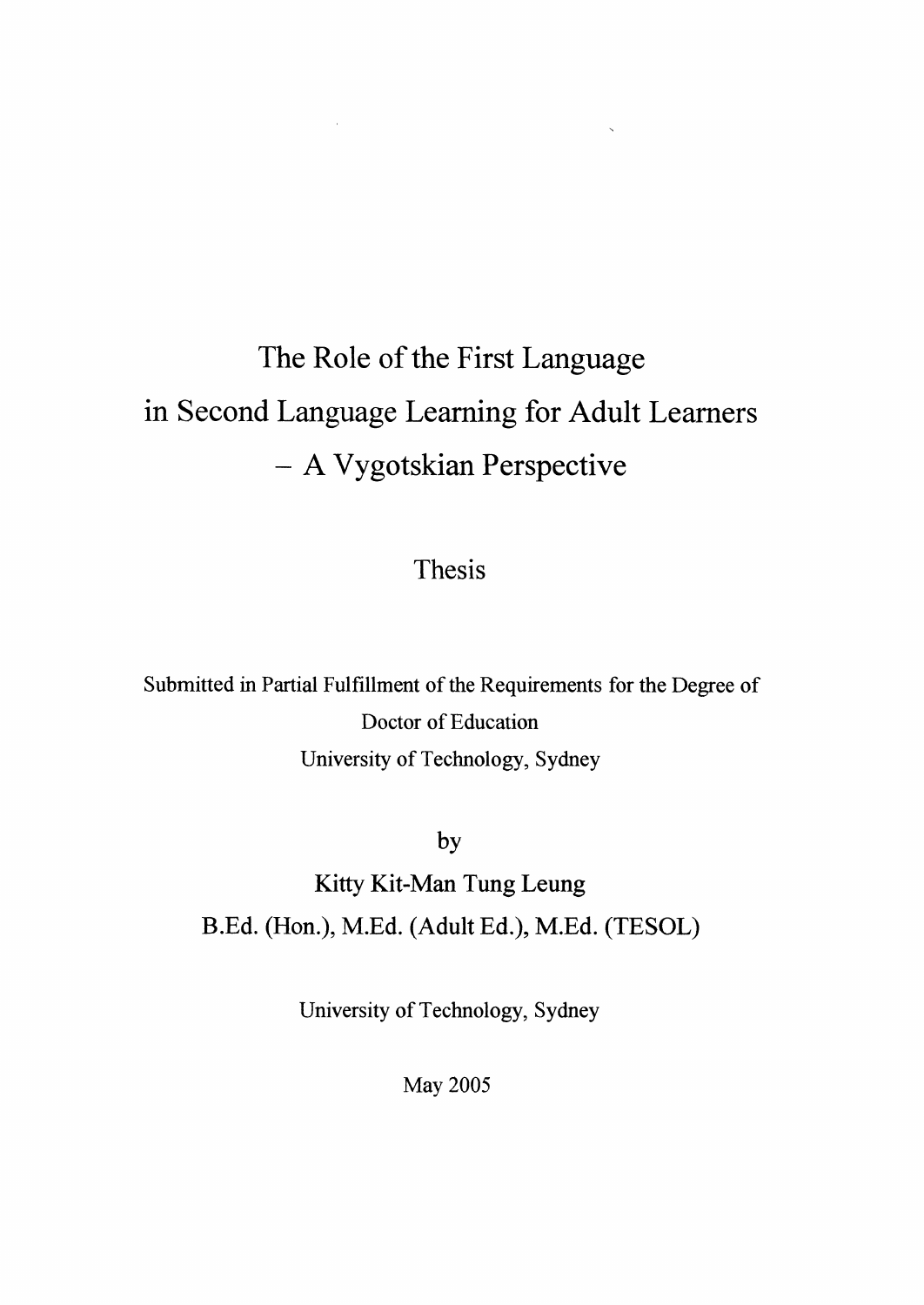### Certificate of Authorship / Originality

**I certify that the work in this thesis has not previously been submitted for a degree nor has it been submitted as part of requirements for a degree except as fully acknowledged within the text.**

**I also certify that the thesis has been written by me. Any help that I have received in my research work and the preparation ofthe thesis has been acknowledged. In addition, I certify that all information sources and literature used are indicated in the thesis.**

**Signature of Candidate**

Kitty Leung.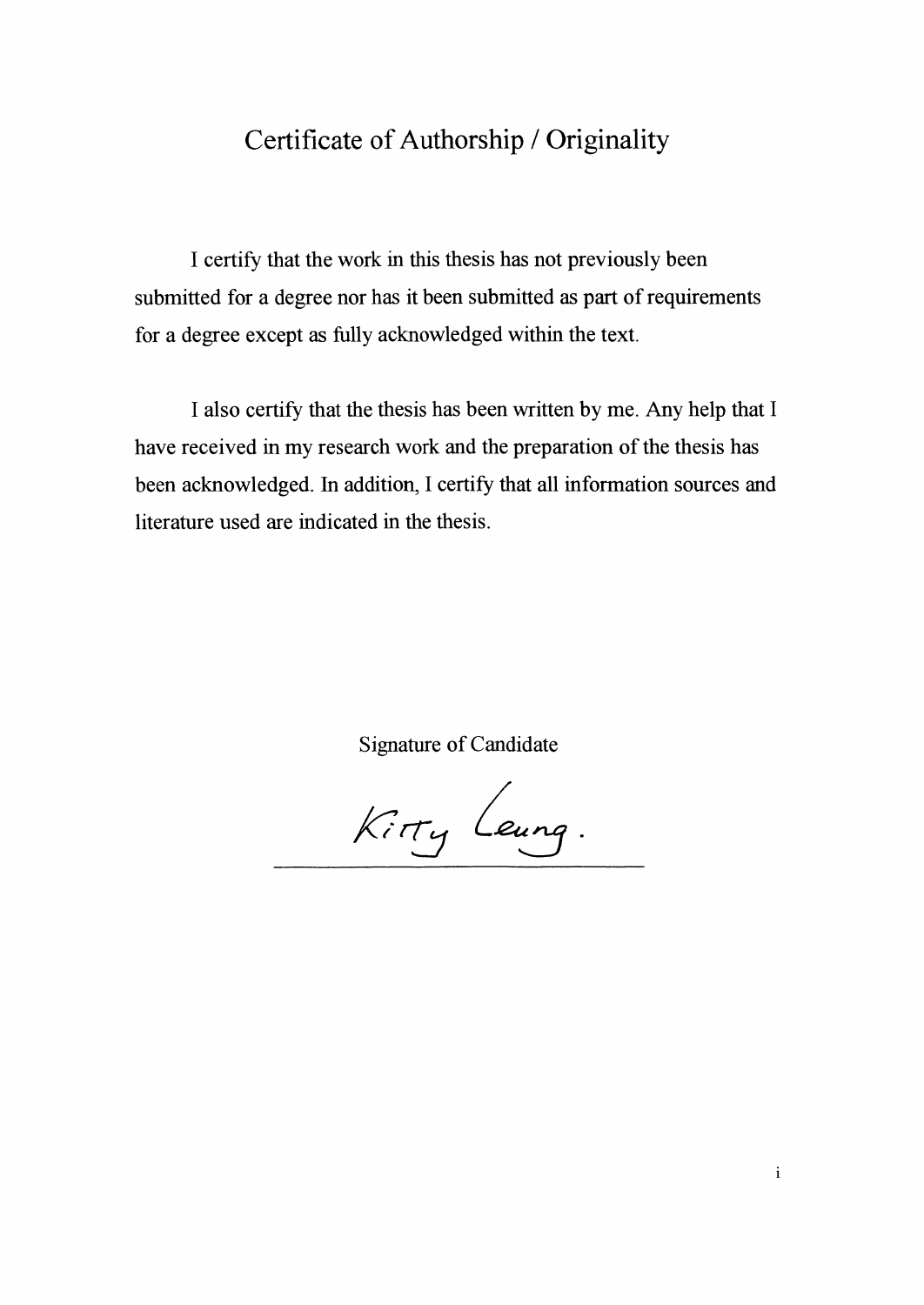#### Acknowledgements

Firstly I would like to thank my students for their continuous participation and involvement which enable the tape-recorder to capture the authentic second language classroom data. What they say in class and at interviews provide rich sources of data which are fascinating for me and probably for those who are interested in second language learning for adult learners.

My very special thanks are due to my supervisor, Professor Alastair Pennycook, who provides me insightful feedback and thoughtful guidance that have constantly challenged and extended my thinking throughout the writing of this thesis. I would also like to thank my co-supervisor, Dr. Pauline Gibbons, for her guidance especially in analysis of classroom talk.

Friends in the doctoral program also helped in giving advice and encouragement. I would like to express my gratitude to Mr. Ross Forman for sharing information and for exchanging views.

Finally I want to recognise those special people without whom this work would not have been completed. My daughter, Grace, and my son, Daniel, showed constant understanding and encouragement. My husband, Timothy, has given me support from start to finish. My appreciation goes to my daughter, Grace, who helped to proof-read my thesis.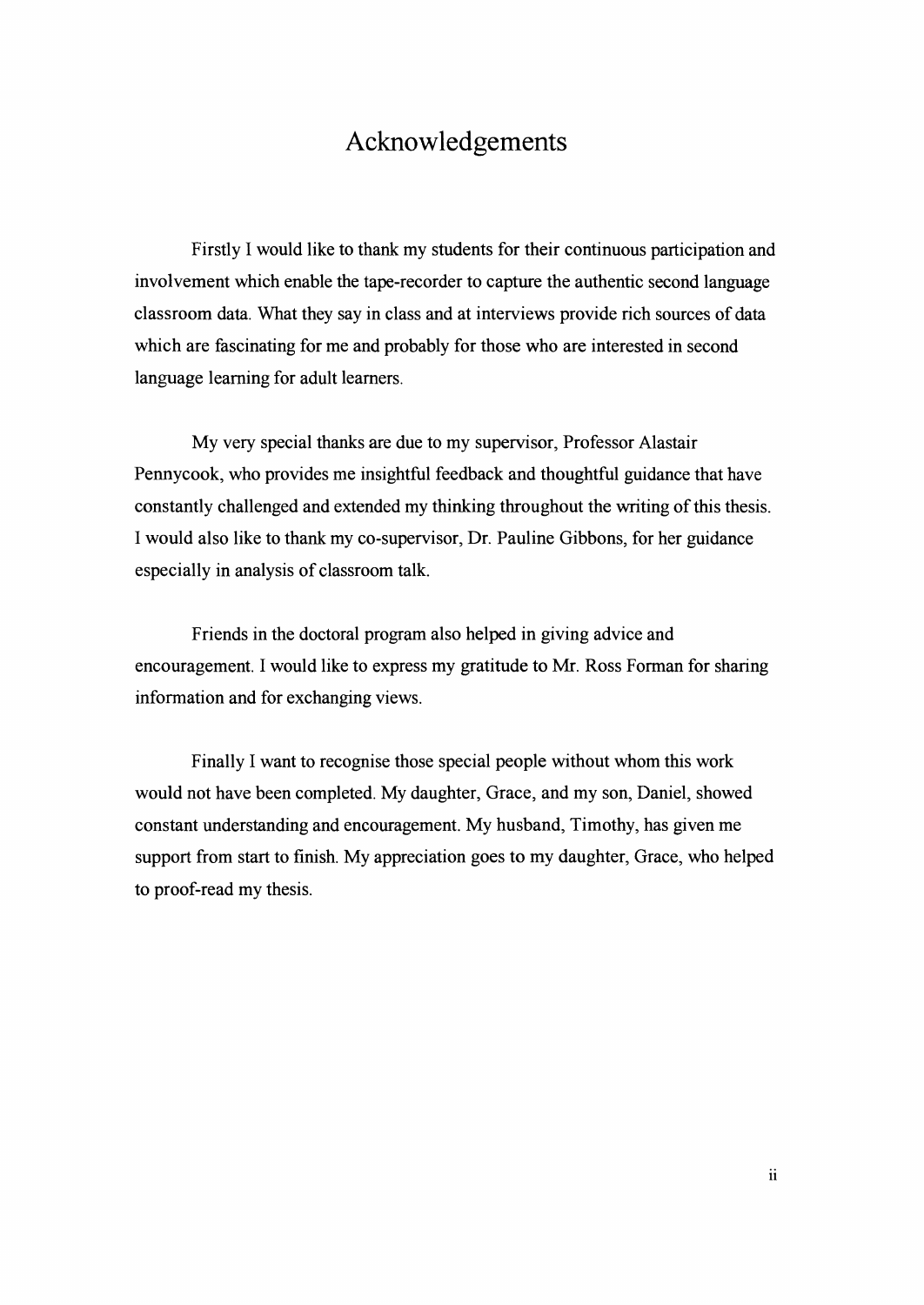## **Table of Contents**

| Certificate       |                                                             | Page           |
|-------------------|-------------------------------------------------------------|----------------|
| Acknowledgments   |                                                             | $\mathbf{ii}$  |
| Table of Contents |                                                             | 111            |
| List of Figures   |                                                             | 1X             |
| Abbreviations     |                                                             | $\mathbf{x}$   |
| Abstract          |                                                             | X1             |
|                   | Chapter 1 Topic and problematic                             | 1              |
| 1.1               | The problem                                                 | $\mathbf{1}$   |
| 1.2               | Significance of the problem                                 | $\overline{2}$ |
| 1.3               | Background and context                                      | 7              |
| 1.4               | Purpose of the study                                        | 9              |
| 1.5               | Assumptions of the study                                    | 10             |
| 1.6               | Theoretical perspective                                     | 10             |
| 1.7               | Delimitation of the study                                   | 11             |
| 1.8               | Organisation of the study                                   | 12             |
| 1.9               | A summary of Chapter One                                    | 13             |
|                   | Chapter 2 Literature review                                 | 15             |
| 2.1               | The role of the first language $-$ a historical overview    | 16             |
| 2.1.1             | The constrastive analysis hypothesis and the first language |                |
|                   | as interference                                             | 16             |
| 2.1.2             | Dissatisfaction with the notion of interference             | 19             |
| 2.2               | Recent perspectives of the role of the first language       | 22             |
| 2.2.1             | The $L2 = L1$ hypothesis                                    | 23             |
| 2.2.2             | The role of the first language and the monitor model        | 25             |
| 2.2.3             | The revised view of transfer and the first language as      |                |
|                   | a heuristic tool                                            | 32             |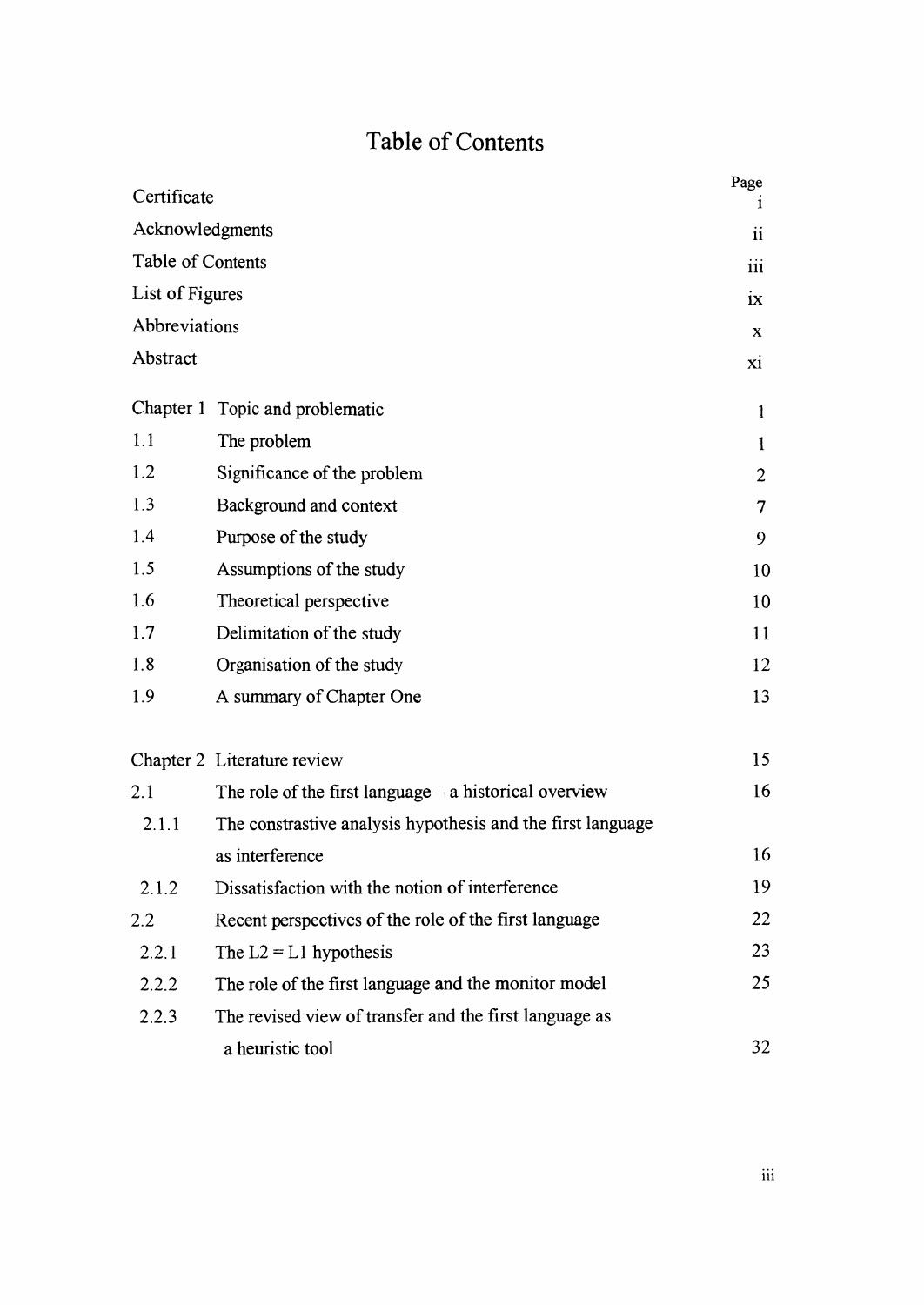| 2.2.4 | Language processing and integration of first language              |    |
|-------|--------------------------------------------------------------------|----|
|       | material into second language comprehension                        | 35 |
| 2.3   | A Vygotskian perspective – Towards a current view on               |    |
|       | the role of the first language                                     | 37 |
| 2.3.1 | Consciousness and L2 development                                   | 39 |
| 2.3.2 | The activity theory                                                | 40 |
| 2.3.3 | Mediated mind and psychological Tools                              | 42 |
| 2.3.4 | Inner speech and private speech                                    | 44 |
| 2.3.5 | Zone of proximal development                                       | 49 |
| 2.3.6 | Towards a current view on the role of the first language in second |    |
|       | language learning with the Vygotskian perspective                  | 51 |
| (1)   | As a tool to mediate the L2 learning                               | 52 |
| (2)   | As a tool to facilitate metalinguistic awareness                   | 55 |
| (3)   | As private speech $-$ a cognitive tool                             | 56 |
| (4)   | As a tool for thinking                                             | 57 |
| (5)   | As a means for learners to interact with others                    | 59 |
| (6)   | As social mediation – help to reduce frustration and anxiety       | 61 |
| 2.4   | A summary of Chapter Two                                           | 63 |
|       | Chapter 3 Method and procedures                                    | 65 |
| 3.1   | Methodological approach and its rationale                          | 66 |
| 3.2   | Discourse as data                                                  | 71 |
| 3.3   | Teacher as researcher                                              | 73 |
| 3.4   | The research design                                                | 82 |
| 3.4.1 | The subjects                                                       | 82 |
| 3.4.2 | The setting                                                        | 84 |
| 3.4.3 | Rationale for planning of lessons                                  | 85 |
| 3.4.4 | Issues of data collection                                          | 86 |
| 3.4.5 | <b>Issues of Transcription</b>                                     | 87 |
| 3.5   | Collecting the data                                                | 90 |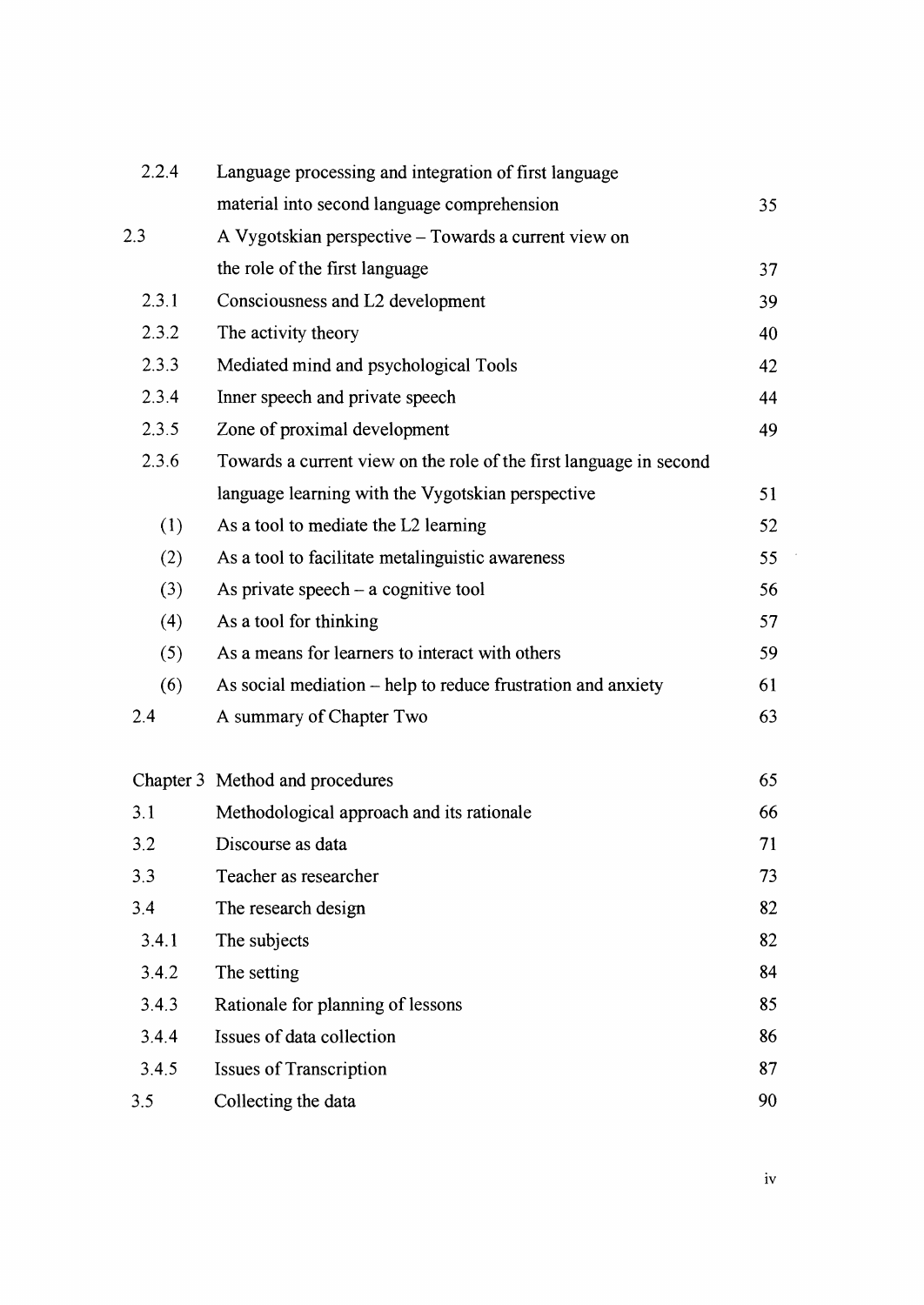| 3.5.1 | Background information of students | 91 |
|-------|------------------------------------|----|
| 3.5.2 | Classroom discourse data           | 92 |
| 3.5.3 | Interview data                     | 93 |
| 3.5.4 | Transcribing the data              | 94 |
| 3.5.5 | Data analysis                      | 97 |
| 3.6   | Ethical issues                     | 98 |
| 3.7   | A Summary of Chapter Three         | 99 |
|       |                                    |    |

|       | Chapter 4 Background information of the learners and the |     |
|-------|----------------------------------------------------------|-----|
|       | learners' view of L1 use                                 | 100 |
| 4.1   | Background information of the learners                   | 100 |
| 4.1.1 | The background information of Group One students         | 100 |
| 4.1.2 | Pattern of the Group One data                            | 101 |
| 4.1.3 | The background information of Group Two students         | 102 |
| 4.1.4 | Pattern of the Group Two data                            | 102 |
| 4.1.5 | Discussion of the background information data            | 103 |
| 4.2   | Discussion of data from the interviews                   | 106 |
| 4.2.1 | Using L1 for understanding L2                            | 107 |
|       | <b>Text 4.1</b>                                          | 107 |
|       | <b>Text 4.2</b>                                          | 110 |
|       | <b>Text 4.3</b>                                          | 112 |
| 4.2.2 | Using L1 for thinking                                    | 114 |
|       | <b>Text 4.4</b>                                          | 114 |
|       | <b>Text 4.5</b>                                          | 117 |
|       | <b>Text 4.6</b>                                          | 119 |
| 4.2.3 | Using L1 for knowing the meaning at once                 | 122 |
|       | <b>Text 4.7</b>                                          | 122 |
|       | <b>Text 4.8</b>                                          | 125 |
| 4.2.4 | Using L1 for memorising the pronunciation                | 128 |
|       | Text 4.9                                                 | 129 |
| 4.3   | A summary of Chapter Four                                | 132 |
|       |                                                          |     |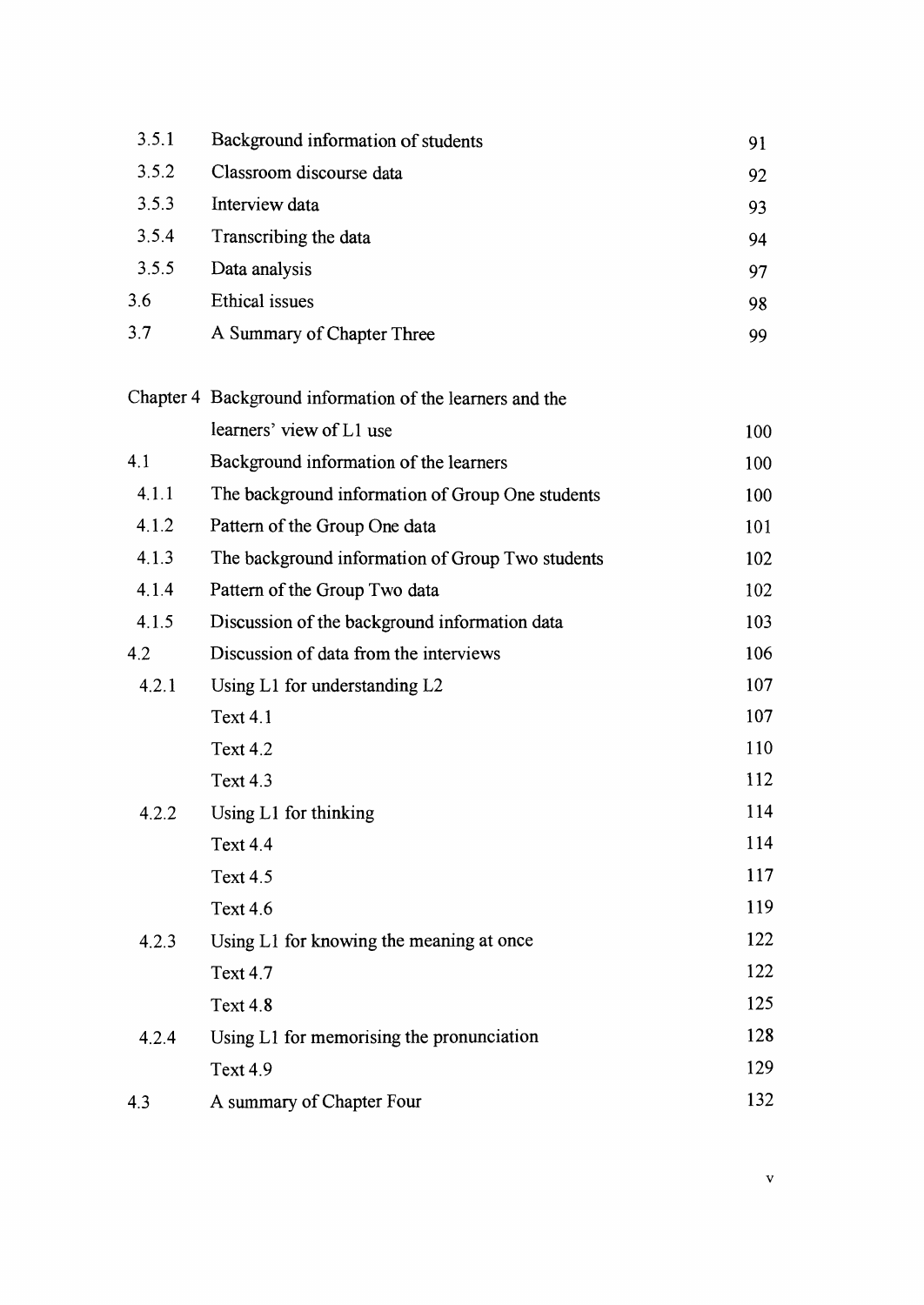|     | Chapter 5 The use of the first language for active construction             |     |  |
|-----|-----------------------------------------------------------------------------|-----|--|
|     | of knowledge                                                                | 133 |  |
| 5.1 | Active construction of knowledge in L2 learning                             | 134 |  |
|     | Text 5.1.1                                                                  | 135 |  |
|     | Text 5.1.2                                                                  | 140 |  |
|     | Text 5.1.3                                                                  | 142 |  |
|     | Text 5.1.4                                                                  | 153 |  |
|     | Text 5.1.5                                                                  | 156 |  |
|     | Text 5.1.6                                                                  | 158 |  |
| 5.2 | Metalinguistic awareness                                                    | 161 |  |
|     | Text 5.2.1                                                                  | 162 |  |
|     | Text 5.2.2                                                                  | 164 |  |
|     | Text 5.2.3                                                                  | 166 |  |
|     | Text 5.2.4                                                                  | 168 |  |
| 5.3 | Using $L1$ as private speech – a cognitive tool                             | 171 |  |
|     | Text 5.3.1                                                                  | 173 |  |
|     | Text 5.3.2                                                                  | 175 |  |
|     | Text 5.3.3                                                                  | 178 |  |
| 5.4 | A summary of Chapter Five                                                   | 180 |  |
|     | Chapter 6 The use of the first language as a tool for thinking and learning | 182 |  |
| 6.1 | Using the first language to think of the word meaning                       | 185 |  |
|     | Text 6.1.1                                                                  | 187 |  |
|     | Text 6.1.2                                                                  | 189 |  |
|     | Text 6.1.3                                                                  | 193 |  |
|     | Text 6.1.4                                                                  | 196 |  |
|     | Text 6.1.5                                                                  | 199 |  |
|     | Text 6.1.6                                                                  | 203 |  |
|     | Text 6.1.7                                                                  | 205 |  |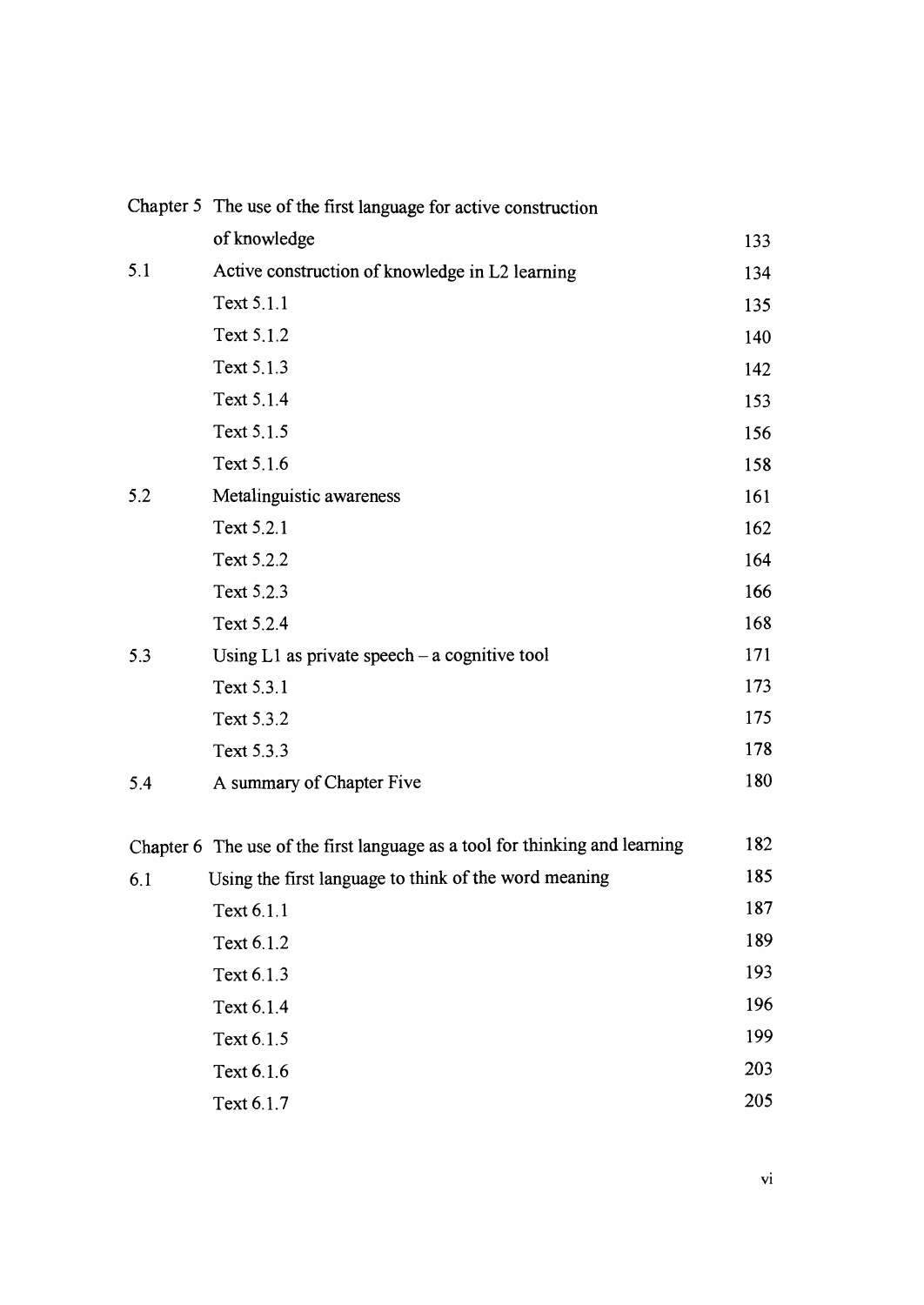| 6.2 | Using the first language to make sense of experience                  | 213 |
|-----|-----------------------------------------------------------------------|-----|
|     | Text 6.2.1                                                            | 214 |
|     | Text 6.2.2                                                            | 217 |
|     | Text 6.2.3                                                            | 223 |
|     | Text 6.2.4                                                            | 224 |
| 6.3 | Using the first language to get things done or to solve problems      | 228 |
|     | Text 6.3.1                                                            | 229 |
|     | Text 6.3.2                                                            | 231 |
|     | Text 6.3.3                                                            | 236 |
| 6.4 | A summary of Chapter Six                                              | 241 |
|     | Chapter 7 The use of the first language for support and encouragement | 243 |
| 7.1 | Scaffolding learning with the use of L1                               | 245 |
|     | Text 7.1.1                                                            | 246 |
|     | Text 7.1.2                                                            | 249 |
| 7.2 | Getting support from more capable peers with the use of L1            | 251 |
|     | Text 7.2.1                                                            | 253 |
|     | Text 7.2.2                                                            | 256 |
| 7.3 | The use of L1 for reducing frustration and anxiety                    | 262 |
|     | Text 7.3.1                                                            | 263 |
|     | Text 7.3.2                                                            | 265 |
|     | Text 7.3.3                                                            | 269 |
|     | Text 7.3.4                                                            | 270 |
| 7.4 | The use of L1 to give support and to encourage others                 | 275 |
|     | Text 7.4.1                                                            | 275 |
|     | Text 7.4.2                                                            | 278 |
|     | Text 7.4.3                                                            | 281 |
| 7.5 | A summary of Chapter Seven                                            | 283 |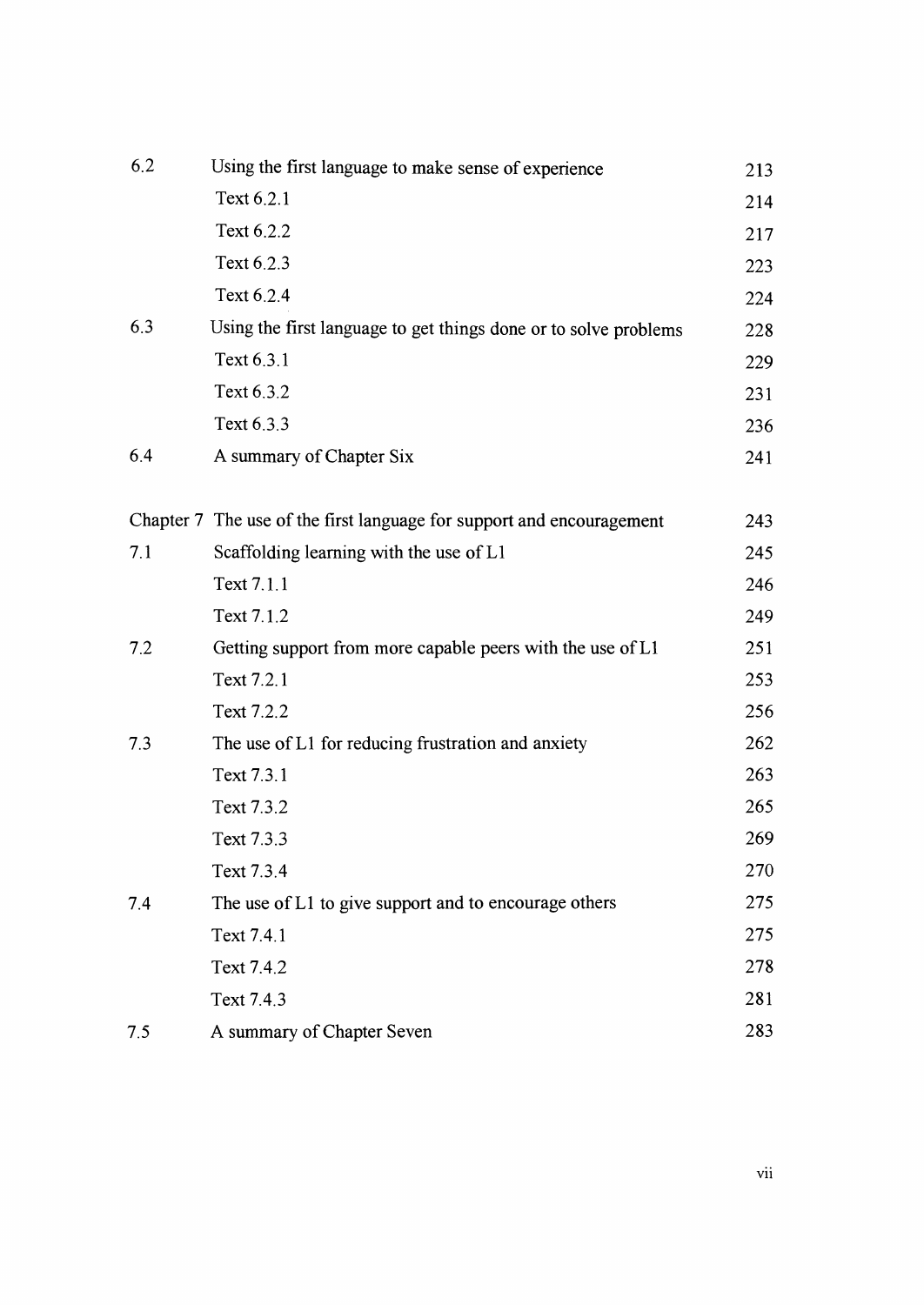|       | Chapter 8 The role of the first language in second language learning - Conclusions, |     |
|-------|-------------------------------------------------------------------------------------|-----|
|       | implications and recommendations                                                    | 286 |
|       | 8.1 The first language plays a complex role in L2 development                       | 288 |
| 8.1.1 | The use of L1 for active construction of knowledge                                  | 289 |
| 8.1.2 | The use of L1 as a tool for thinking and learning                                   | 290 |
| 8.1.3 | The use of L1 for support and encouragement                                         | 291 |
| 8.2   | The role of the first language goes beyond the translation of L2                    | 292 |
| 8.3   | Using L1 does not mean a lack of ability to use L2                                  | 295 |
| 8.4   | Implications for teaching and learning                                              | 297 |
| 8.4.1 | Be positive about the use of $L1$ in $L2$ learning                                  | 300 |
| 8.4.2 | Acknowledge and respect the second language learner's L1 use                        | 302 |
| 8.4.3 | Consider the need of L1 use and make appropriate plan to                            |     |
|       | incorporate L1 into L2 learning                                                     | 304 |
| 8.4.4 | What the learners say can be different from what the learners do                    | 307 |
| 8.5   | Recommendations for further studies                                                 | 308 |
| 8.6   | A summary of Chapter Eight                                                          | 309 |
|       |                                                                                     |     |

#### BIBLIOGRAPHY 310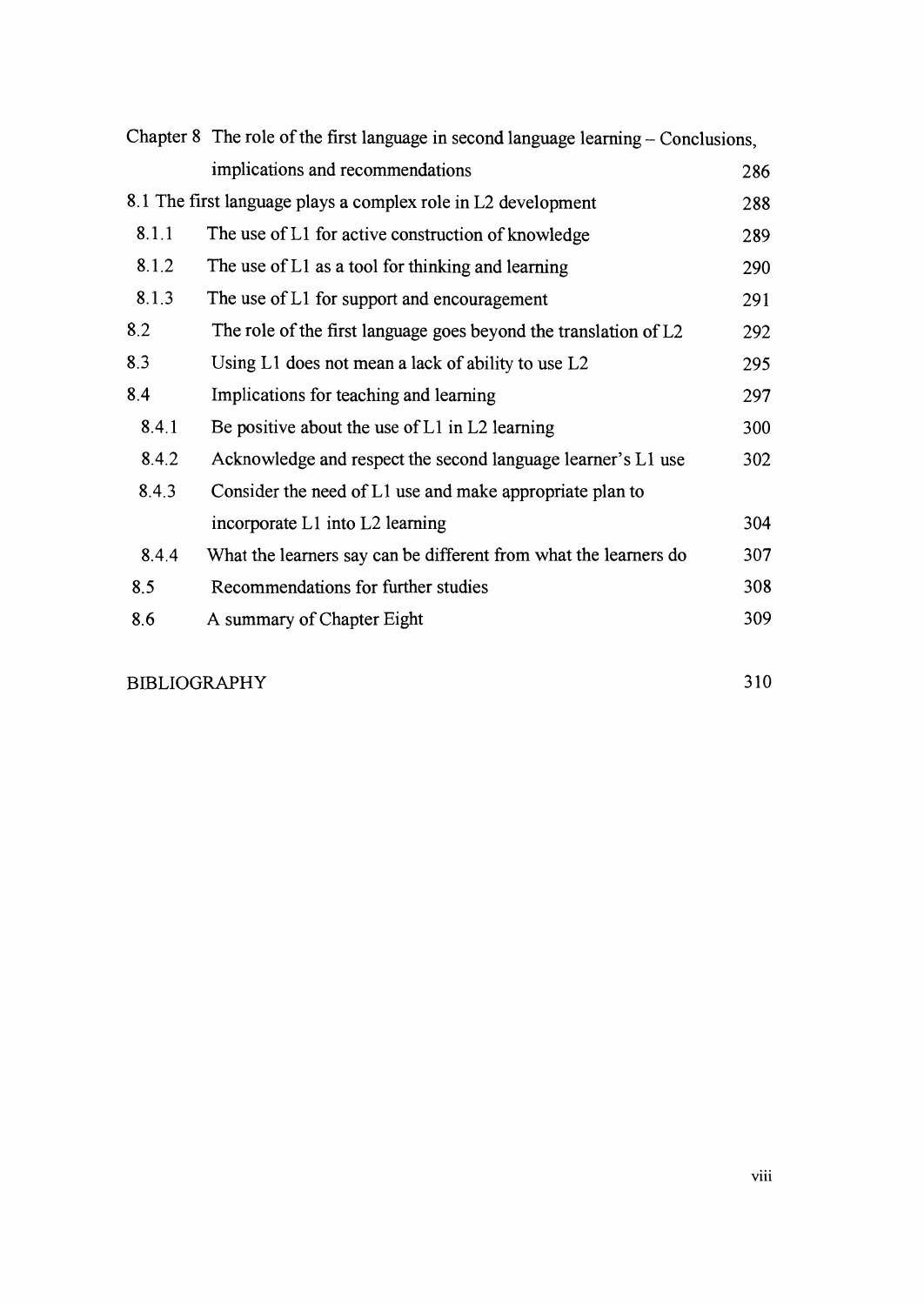# **List of Figures**

| Chapter 2 Figure 1: A framework of the role of $L1$ in $L2$ learning        | 52  |
|-----------------------------------------------------------------------------|-----|
| Chapter 3 Figure 1: Conventions used in the transcription                   | 87  |
| Chapter 3 Figure 2: An example of transcription of classroom discourse data | 88  |
| Chapter 3 Figure 3: A summary of data collection                            | 91  |
| Chapter 4 Figure 1: The background information of Group One students        | 100 |
| Chapter 4 Figure 2: The background information of Group Two students        | 102 |
| Chapter 8 Figure 1: The complex role L1 plays in L2 development             | 289 |
| Chapter 8 Figure 2: L1: A useful tool for L2 learning                       | 298 |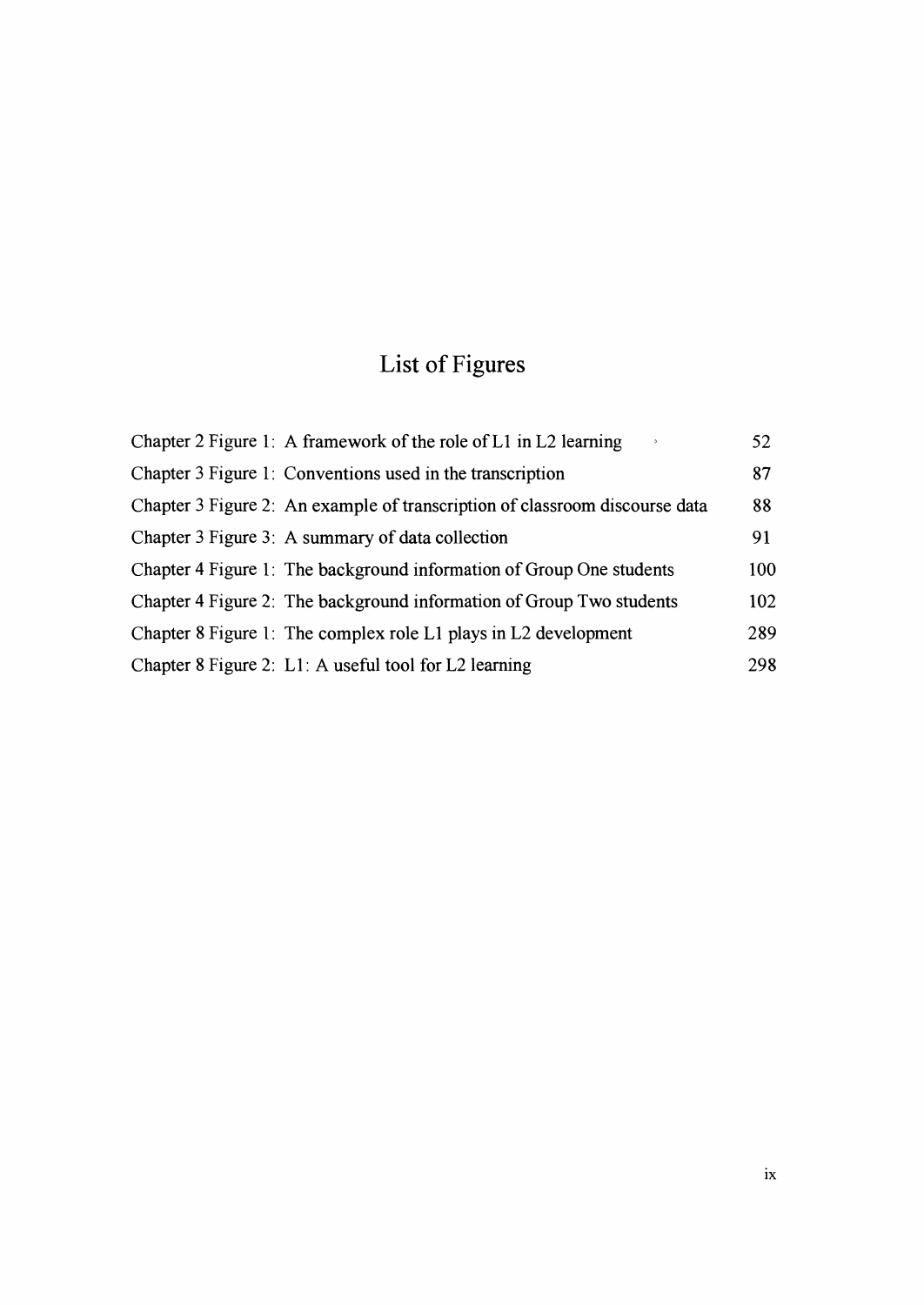# **Abbreviations:**

| AMES        | <b>Adult Migrant English Service</b>    |
|-------------|-----------------------------------------|
| <b>CAH</b>  | Contrastive Analysis Hypothesis         |
| ESL         | English as a Second Language            |
| <b>ESOL</b> | English for Speakers of Other Languages |
| L1          | First Language                          |
| L2          | Second Language                         |
| <b>TAFE</b> | <b>Technical and Further Education</b>  |
| <b>ZPD</b>  | Zone of Proximal Development            |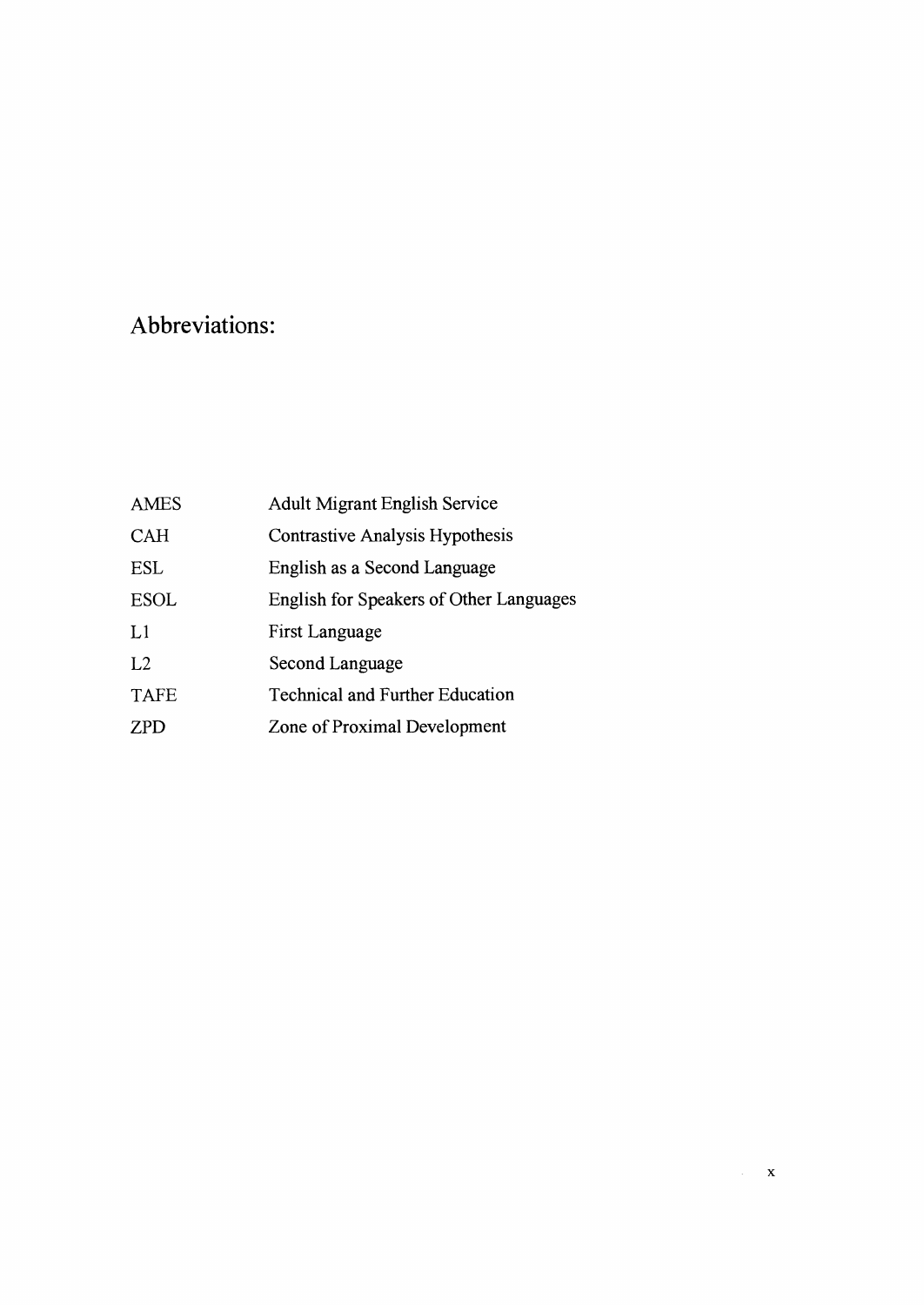#### **Abstract**

The purpose of the present study is to provide a view of the second language learning process, in which the first language (LI) was used for second language learning (L2). Through data collected in authentic classrooms from two groups of learners, Level One and Level Two, it is hoped that the present study will provide insight, which will enable teachers and researchers who are interested in second language development to see how adult L2 learners used their LI in L2 learning. The study also sheds light on the way adult learners perceive their use of L1 for L2 learning.

The first language has long been regarded as 'interference', playing a negative role. Research and theories in the past focused on the problems caused by the first language in the second language learning. With the notion of 'English only' in the ESL classroom, not many teachers allowed the use of  $L1$  in  $L2$  classrooms, and little research has been conducted to determine how LI could contribute towards L2 learning. Although more recent research suggests that the first language can be a resource, not many significant studies focus on exactly how adult learners make use of their first language in second language learning, and what significance it has for adult second language learning. In reality, adult learners have access to their first language when they learn the second language, and they make use of  $L1$  as a tool to help understand the L2 and to build into their L2 learning. That is to say, there is a discrepancy between theory and practice, and the present study addresses this discrepancy.

The present study attempts to look at the role of the first language from a different perspective, a Vygotskian perspective. The theory of Vygotsky (1962), a sociocultural theory that is based on the concept that human activities take place in cultural contexts that are mediated by language and other symbol systems, provides a

XI